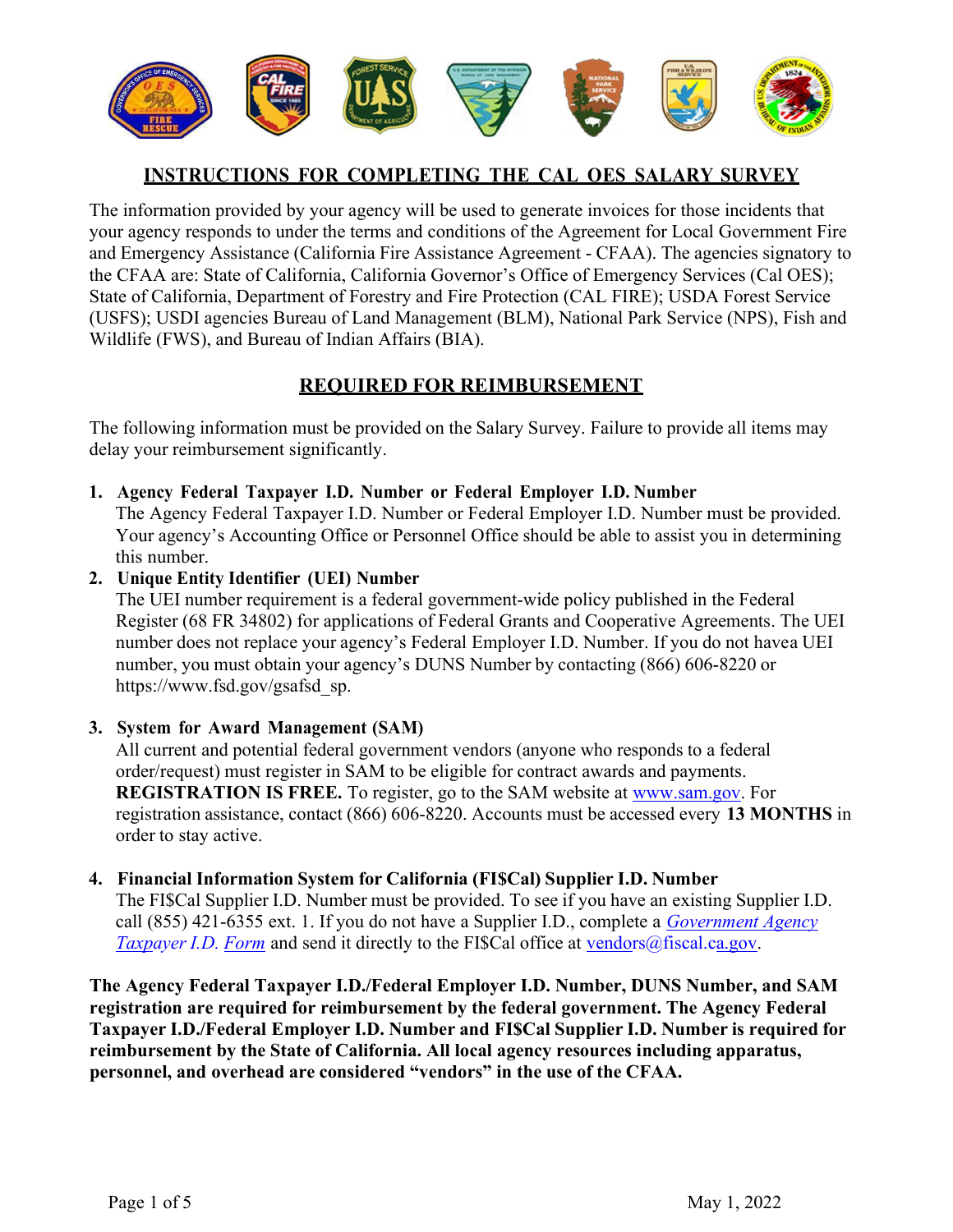#### \*\*\*\*\*\*\*\*\*\*PLEASE READ COMPLETELY\*\*\*\*\*\*\*\*\*\*

## **SUMMARY**

 The current CFAA defines the terms and conditions of local agency response(s) and reimbursement(s) for state or federal fire agency incidents through the California Fire and Rescue Mutual Aid System. The Cal OES Fire and Rescue Division administers the Agreement, including generating invoices on behalf of local government for fire and emergency assistance provided under the terms and conditions of this Agreement.

 Exhibit "A", section A-8.2 of the 2020 CFAA, requires any agency seeking reimbursement of personnel for more than actual hours worked on the incident must file an Memorandum of Understanding (MOU)/Memorandum of Agreement (MOA), Governing Body Resolution (GBR) or equivalent document with Cal OES Fire and Rescue Division, and have it approved by Cal OES and the Committee upon request. The MOU/MOA, GBR or equivalent shall indicate how personnel will be paid. If an Emergency Activity Record OES F-42 is submitted and the above documentation is not on file with Cal OES at the time of initial dispatch, the local agency will be reimbursed for actual hours worked, and will not be entitled to portal-to portal compensation for said response.

 If your agency chooses to forego the portal-to-portal compensation, check "NO" on the appropriate salary survey column related to portal-to-portal next to each specific classification.

Links to sample resolutions are provided for your reference:

 Sample Resolution #1: [https://www.caloes.ca.gov/FireRescueSite/Documents/Sample\\_Resolution\\_1.pd](https://www.caloes.ca.gov/FireRescueSite/Documents/Sample_Resolution_1.pdf)f

 Sample Resolution #2: [https://www.caloes.ca.gov/FireRescueSite/Documents/Sample\\_Resolution\\_2.pdf](https://www.caloes.ca.gov/FireRescueSite/Documents/Sample_Resolution_2.pdf)

## CALCULATING THE SALARY RATE

 This methodology is for both Suppression and Non-Suppression Personnel. Reimbursement calculations for these rates are based on the formulas in the CFAA, Exhibit "A", Clauses A-15.1 through A-15.3 and A-16. The rates developed will be submitted on the salary survey for Suppression Personnel and on *Attachment A* of the salary survey for Non-Suppression Personnel.

Salary hourly rate including benefits directly tied to overtime:

- Using current actual salaries, calculate the salary hourly rate per classification including all specialty and incentive pay that is directly tied to each overtime hour worked, plus any departmental costs related to overtime hours worked, or costs necessary for compliance with the Fair Labor Standards Act (FLSA) or local Memorandum of Agreements (MOAs).
- In order to be included in the Salary Rate calculation, incentive and specialty pay benefits must be paid for each hour of overtime worked. This may include, but not be limited to, emergency medical technician, hazardous materials, paramedic, education, urban search and rescue, and longevity pay, depending upon the method used to apply these payments.
- Other costs which may be tied to actual overtime hours worked would include FICAand Medicare.

Page 2 of 5

May 1, 2022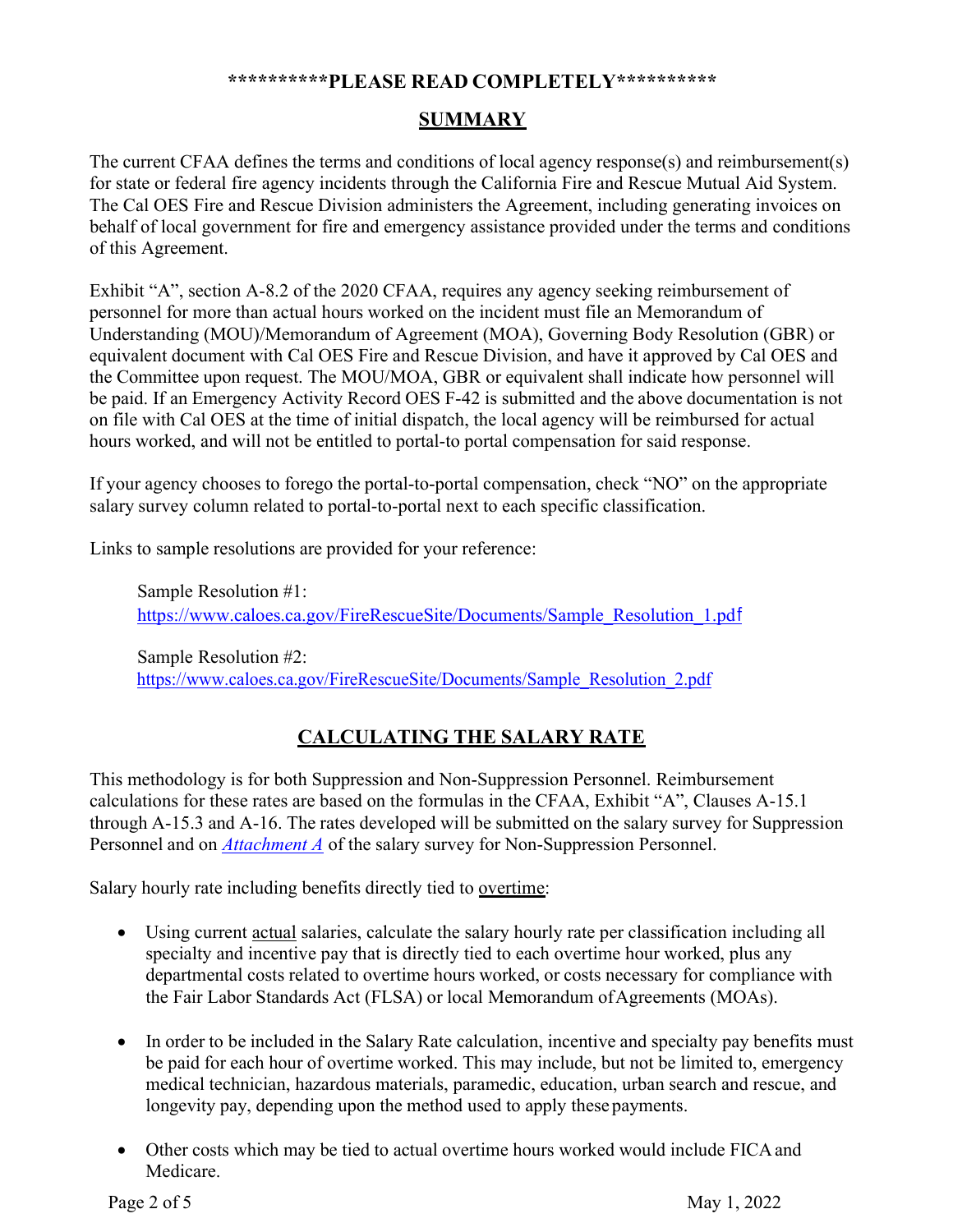Benefits typically not earned or tied to actual overtime hours worked would include retirement, health insurance and merit pay. These costs may not be included in the Salary Rate calculation. To determine a Salary Rate:

- **STEP 1:** List the hourly rate for each personnel in a classification including workers' compensation and unemployment insurance. The hourly rate should NOT include OVERTIME. BENEFIT PAY, SPECIALTY PAY, and/or INCENTIVE PAY should also be excluded unless the pay is directly tied to each hour of overtime worked.
- **STEP 2:** Next, combine all of the hourly rates for each classification and divide by the number of hourly rates used in the calculation. The result of this calculation is the Salary Rate for that classification within your agency. Repeat this process for each classification.
- **STEP 3:** Insert the Salary Rate for each classification in the appropriate section of the Salary Survey.

#### EXAMPLE:

 A local agency has 4 firefighters and 3 firefighter/paramedics on staff. To calculate the Salary Rate for the firefighter position, use the following steps:

**STEP 1:** Determine the hourly rate for each firefighter; **do not** include overtime. Incentive pay, benefits, or specialty rates are not included in the hourly rate unless the pay increases with each hour worked.

 Example 1: The local agency MOU states that a paramedic is paid \$.25 per hour above the base salary rate for every hour worked. In this case, the local agency will incur an additional \$.25 per hour cost for each hour of overtime worked. Therefore, this \$.25 is included in the hourly rate for this calculation.

 Example 2: The local agency MOU states that a paramedic is paid an additional \$250 per pay period as a paramedic allowance. In this case, the \$250 pay does not increase if the employee works overtime hours and therefore there is no additional cost to the local agency. This cost is not included in the hourly rate calculation.

**STEP 2:** Combine the hourly rates of the 7 firefighters and divide the total by 7.

| <b>Classification</b>   | <b>Hourly Rate</b> |                                      |
|-------------------------|--------------------|--------------------------------------|
| Firefighter 1           | 25.89              | <b>DO NOT AVERAGE THE PAY</b>        |
| Firefighter 2           | 27.26              | OR STEP SALARY RANGE.                |
| Firefighter 3           | 25.25              |                                      |
| Firefighter 4           | 26.75              | Each individual person's rate within |
| Firefighter/Paramedic 5 | 27.15              | the entire classification must be    |
| Firefighter/Paramedic 6 | 26.75              | included in the calculation.         |
| Firefighter/Paramedic 7 | 24.96              |                                      |
| Total                   | 184.01             |                                      |

Divide the Total by the total number of hourly rates used in the calculation.

 $$184.01$  divided by  $7 = $26.29$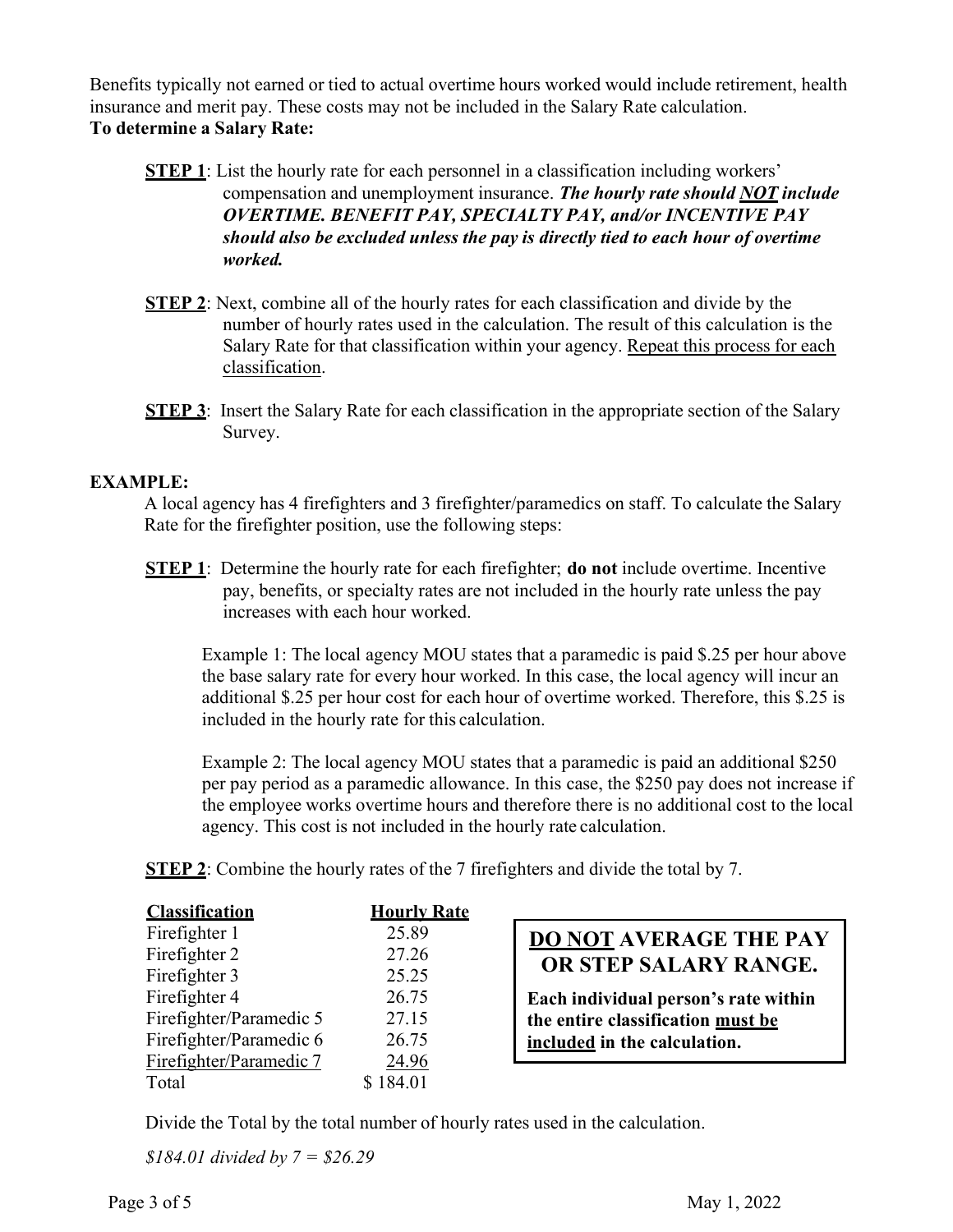#### STEP 3 (If applicable):

 Workers' compensation insurance rate to be included in salary and base rates (this is no longer a stand-alone rate to be submitted on the salary survey)

 This is the insurance premium your agency pays for Workers' Compensation Insurance. The Human Resources Department, Personnel Office, or Budget Office at your agency should be able to assist you in determining this percentage rate. If this option is not available, then determine if your agency pays this insurance fee, if your agency does, then you may try calling the insurance carrier. The premium needs to be calculated and incorporated into each of the hourly rates submitted.

#### EXAMPLE:

 \$30.00 per hour x 8.5% Workers' Compensation Rate = \$2.55  $$30.00 + $2.55 = $32.55$  per hour Salary Rate

 Unemployment Insurance Rate (this is no longer a stand-alone rate to be submitted on the salary survey)

 This is the insurance premium your agency pays for Unemployment Insurance. The Human Resources Department, Personnel Office, or Budget Office at your agency should be able to assist you in determining this amount.

 Maximum annual contribution per employee divided by the number of standard hours for the classification:

 (2912 hours for safety/shift personnel) (2080 hours for staff/civilian personnel) (960 for non-full time or volunteer personnel)

#### EXAMPLE:

 Safety/Shift Personnel: \$434.00 per employee per year / 2912 hours = \$0.15 per hour Staff/Civilian Personnel: Non-Full Time or Volunteer Personnel: \$434.00 per employee per year / 2080 hours = \$0.21 per hour \$434.00 per employee per year / 960 hours =  $$0.45$  per hour

This is your agency's Salary Rate for this classification.

**STEP 4:** Insert the Salary Rate for each classification in the appropriate section of the salary survey.

 \*NOTE: Fire agencies that do not utilize standard accrual accounting principles, may be required to submit documentation validating accrued financial liability for any response. For a sample or similar:

| Invoice       | <b>Incident</b> |                       |                     |            |
|---------------|-----------------|-----------------------|---------------------|------------|
| <b>Number</b> | <b>Name</b>     | <b>Dates</b>          | Name (First / Last) | Amount     |
| O-20201234    | Delta           | 09/06/2020-09/10/2020 | John Smith          | \$4,192.41 |
| O-20201234    | Delta           | 09/06/2020-09/10/2020 | James Jones         | \$3,273.21 |
| O-20201234    | Delta           | 09/06/2020-09/10/2020 | Sam Fisher          | \$2,488.86 |
| O-20201234    | Delta           | 09/06/2020-09/10/2020 | Brian Lopez         | \$2,488.86 |

# List of Accounts Payable